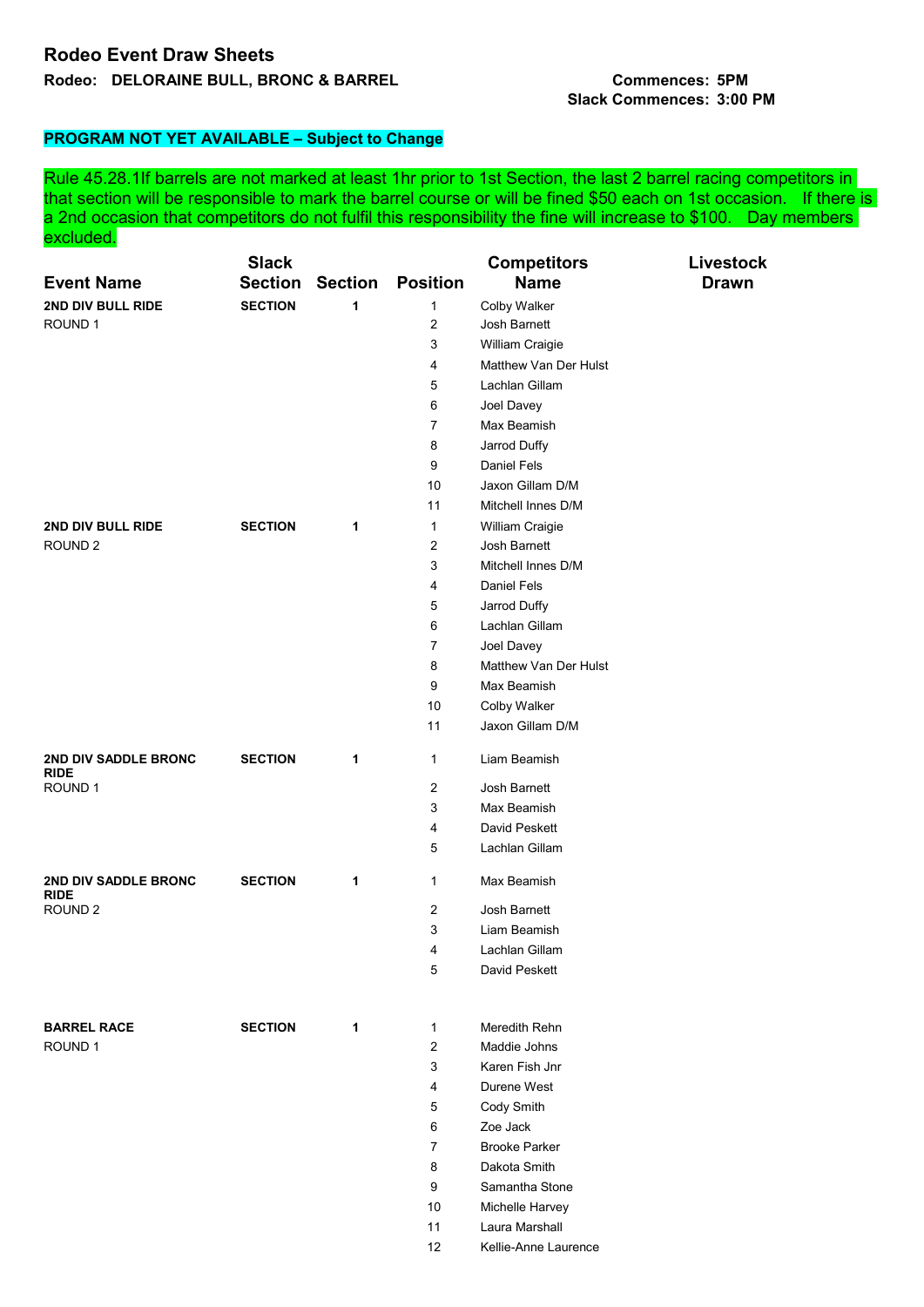|                           |                |   | 13                      | Chloe Walker           |              |                      |
|---------------------------|----------------|---|-------------------------|------------------------|--------------|----------------------|
|                           |                |   | 14                      | Tayla Shaw             |              |                      |
|                           |                |   | 15                      | Shannon Hovington      |              |                      |
|                           |                |   | 16                      | Selina Scott           |              |                      |
|                           |                |   | 17                      | Shayleigh Ingelse      |              |                      |
|                           |                |   | 18                      | <b>Natalie Gleeson</b> |              |                      |
| <b>BARREL RACE</b>        | <b>SECTION</b> | 1 | $\mathbf{1}$            | Maddie Johns           |              |                      |
| ROUND <sub>2</sub>        |                |   | 2                       | Michelle Harvey        |              |                      |
|                           |                |   | 3                       | Laura Marshall         |              |                      |
|                           |                |   | 4                       | Selina Scott           |              |                      |
|                           |                |   | 5                       | Durene West            |              |                      |
|                           |                |   | 6                       | Samantha Stone         |              |                      |
|                           |                |   | 7                       | Kellie-Anne Laurence   |              |                      |
|                           |                |   | 8                       | Shayleigh Ingelse      |              |                      |
|                           |                |   | 9                       | Meredith Rehn          |              |                      |
|                           |                |   | 10                      | Karen Fish Jnr         |              |                      |
|                           |                |   | 11                      | Chloe Walker           |              |                      |
|                           |                |   | 12                      | Dakota Smith           |              |                      |
|                           |                |   | 13                      | Zoe Jack               |              |                      |
|                           |                |   | 14                      | Shannon Hovington      |              |                      |
|                           |                |   | 15                      | Cody Smith             |              |                      |
|                           |                |   | 16                      | <b>Brooke Parker</b>   |              |                      |
|                           |                |   | 17                      | Natalie Gleeson        |              |                      |
|                           |                |   | 18                      | Tayla Shaw             |              |                      |
|                           |                |   |                         |                        |              |                      |
| <b>BULL RIDE</b>          | <b>SECTION</b> | 1 | $\mathbf{1}$            | Denny Leary            | 1504 MC      | <b>HESTON</b>        |
| ROUND <sub>1</sub>        |                |   | 2                       | Josh Barnett           | 1401 MC      | <b>BUSH BANDIT</b>   |
|                           |                |   | 3                       | Joe Down               | 1502 MC      | DAN MURPHY           |
|                           |                |   | 4                       | Kyle Maskiell          | 121 MC       | <b>MANION MAULER</b> |
|                           |                |   | 5                       | <b>Calvin Saunders</b> | 253 MC       | <b>MAVERIC</b>       |
|                           |                |   | 6                       | Joel Davey             | 87 MC        | RATTLE N HUM         |
|                           |                |   | 7                       | Adam Clark D/M         | 1302 MC      | <b>ROAD TRIP</b>     |
|                           |                |   | 8                       | <b>Guy Goss</b>        | 1404 MC      | <b>ROAD RANGER</b>   |
|                           |                |   | $\boldsymbol{9}$        | Matthew Van Der Hulst  | 286 MC       | <b>RIFF RAFF</b>     |
|                           |                |   | $10$                    | Liam Beamish           | 100 MC       | <b>RUSTY</b>         |
| <b>BULL RIDE</b>          | <b>SECTION</b> | 1 | 1                       | <b>Calvin Saunders</b> | 286 MC       | <b>RIFF RAFF</b>     |
| ROUND <sub>2</sub>        |                |   | 2                       | Kyle Maskiell          | 1502 MC      | DAN MURPHY           |
|                           |                |   | 3                       | <b>Guy Goss</b>        | 1401 MC      | <b>BUSH BANDIT</b>   |
|                           |                |   | 4                       | Matthew Van Der Hulst  | 1504 MC      | <b>HESTON</b>        |
|                           |                |   | 5                       | Josh Barnett           | 87 MC        | RATTLE N HUM         |
|                           |                |   | 6                       | Adam Clark D/M         | 1404 MC      | <b>ROAD RANGER</b>   |
|                           |                |   | 7                       | Joe Down               | 100 MC       | <b>RUSTY</b>         |
|                           |                |   | 8                       | Joel Davey             | 1302 MC      | <b>ROAD TRIP</b>     |
|                           |                |   | 9                       | Liam Beamish           | 121 MC       | <b>MANION MAULER</b> |
|                           |                |   | $10$                    | Denny Leary            | 253 MC       | <b>MAVERIC</b>       |
|                           |                |   |                         |                        |              |                      |
| <b>JUNIOR BARREL RACE</b> | <b>SECTION</b> | 1 | 1                       | Isabella Axton         |              |                      |
|                           |                |   | 2                       | Grace Simpson D/M      |              |                      |
|                           |                |   | 3                       | Cody Smith             |              |                      |
|                           |                |   | 4                       | Sophie King            |              |                      |
|                           |                |   | 5                       | Denvah Mills           |              |                      |
| <b>JUNIOR BULL RIDE</b>   | <b>SECTION</b> | 1 | 1                       | Kobi Kay               |              |                      |
|                           |                |   | 2                       | Harry Driver D/M       |              |                      |
|                           |                |   | 3                       | Lachlan Gillam         |              |                      |
| <b>SADDLE BRONC RIDE</b>  | <b>SECTION</b> | 1 | $\mathbf{1}$            | David Peskett          | <b>IB7MC</b> | <b>COLOURS</b>       |
| ROUND <sub>1</sub>        |                |   | $\overline{\mathbf{c}}$ | Josh Barnett           | IB15MC       | <b>DOTTY</b>         |